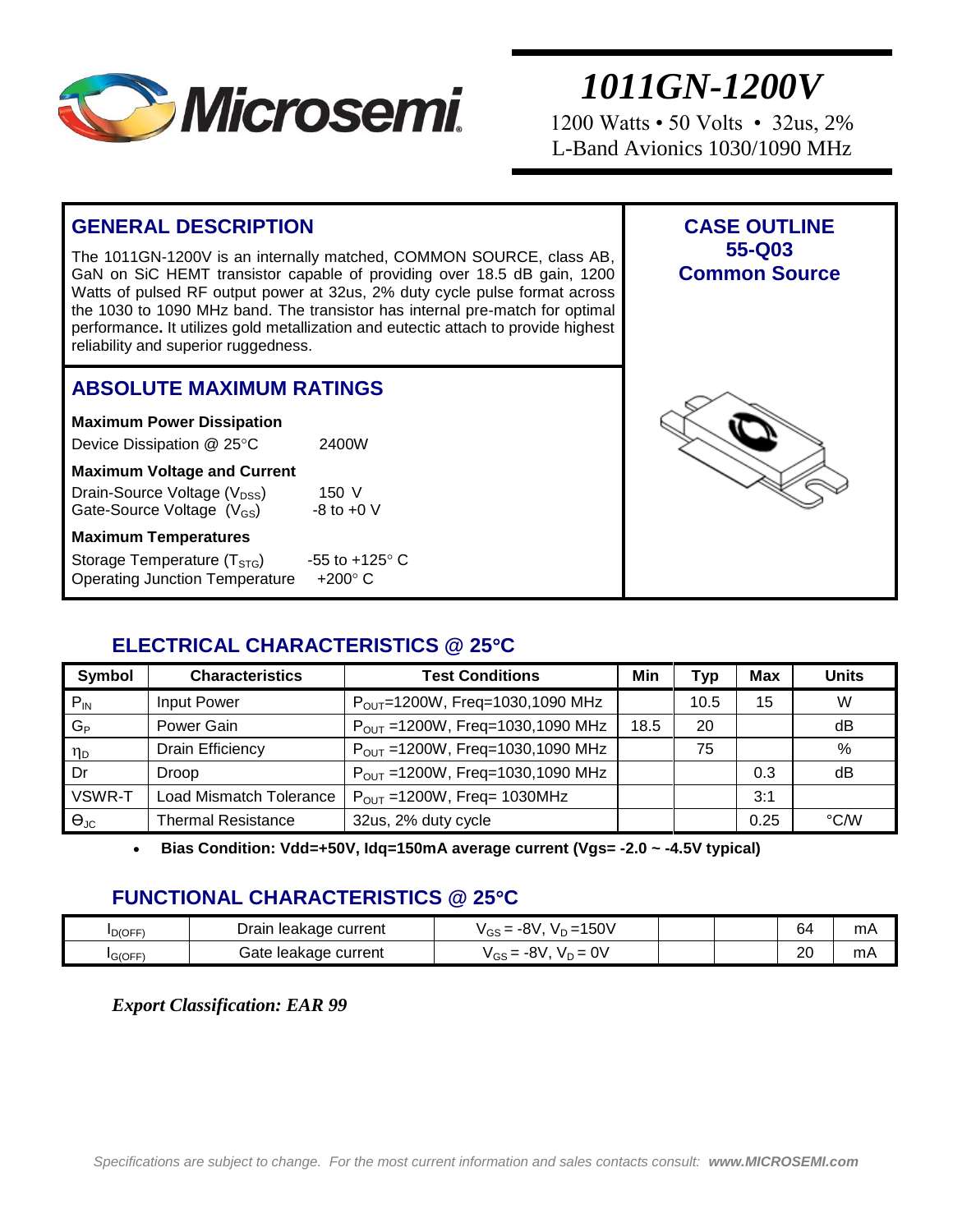

1200 Watts • 50 Volts • 32us, 2% L-Band Avionics 1030/1090 MHz

### **TYPICAL BROAD BAND PERFORMACE DATA**

| 1030 MHz     |               |          |             | 1090 MHz      |          |         |
|--------------|---------------|----------|-------------|---------------|----------|---------|
| $P_{IN}$ (W) | $P_{OUT}$ (W) | IRL (dB) | Eff $(\% )$ | $P_{OUT}$ (W) | IRL (dB) | Eff (%) |
| 7.9          | 1045          | $-14$    | 74          | 1220          | $-14$    | 84      |
| 10.0         | 1200          | $-14$    | 76          | 1330          | $-14$    | 86      |
| 12.6         | 1330          | $-13$    | 78          | 1360          | $-14$    | 87      |
| 14.1         | 1390          | -13      | 79          | 1350          | $-14$    | 87      |
|              |               |          |             |               |          |         |

1011GN-1200V Vdd = 50V, 32us pulse width, 2% duty cycle 1400.0 24.5 1200.0 1000.0 23.5 Pout (W) 800.0  $22.5 \frac{2}{3}$ å 600.0  $21.5$ 400.0 20.5 200.0  $0.0$  $19.5$ 5.0  $6.3$ 7.9  $10.0$ 12.6  $14.1$ Pin (W)  $-4$  1030MHz Gain  $-$  1030MHz Pout  $-$ B $-$ 1090MHz Pout  $\rightarrow$  1090MHz Gain

1011GN-1200V Vdd = 50V, 32us pulse width, 2% duty cycl

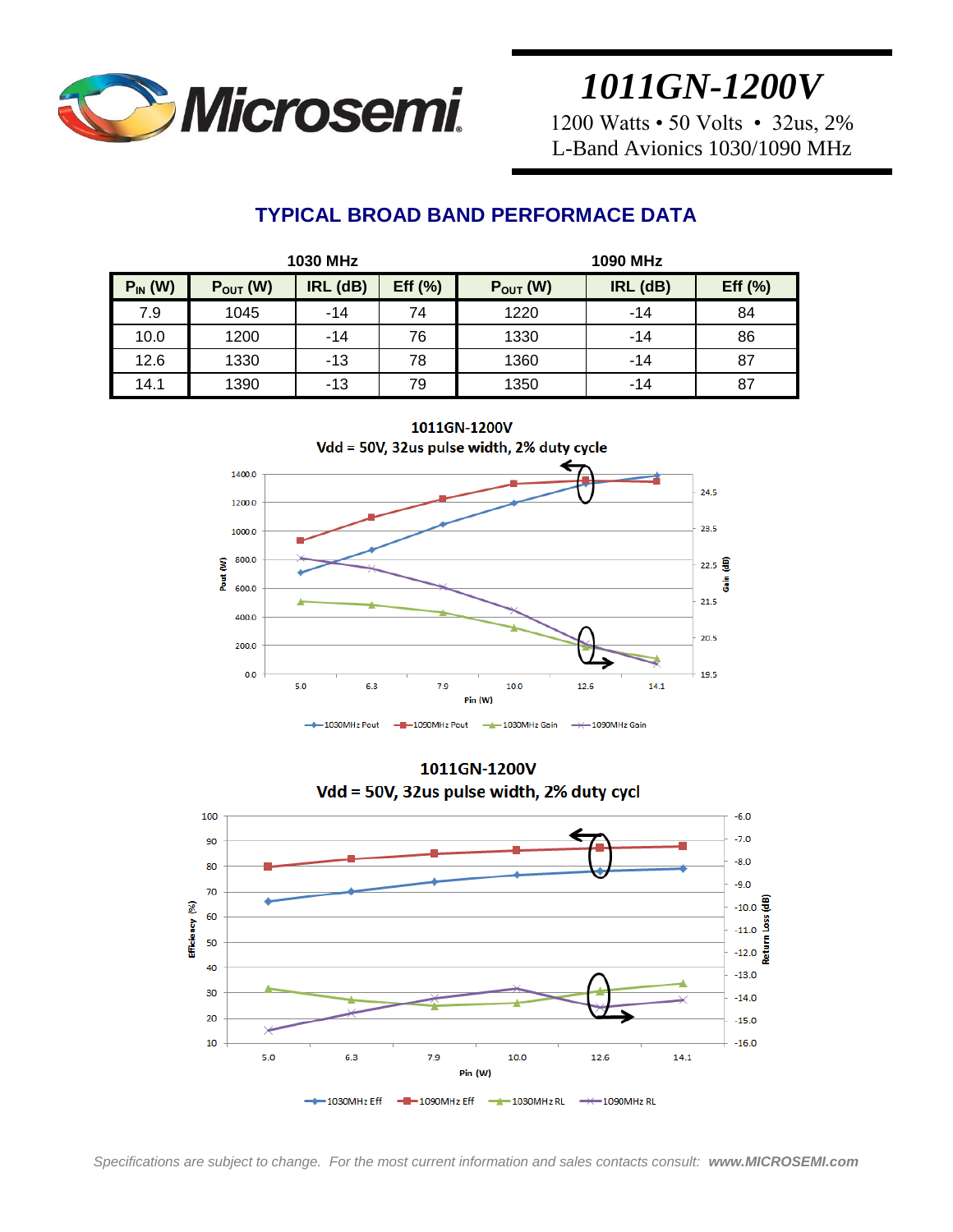

*1011GN-1200V* 1200 Watts • 50 Volts • 32us, 2%

L-Band Avionics 1030/1090 MHz

### **TYPICAL OVER TEMPERATURE PERFORMANCE**

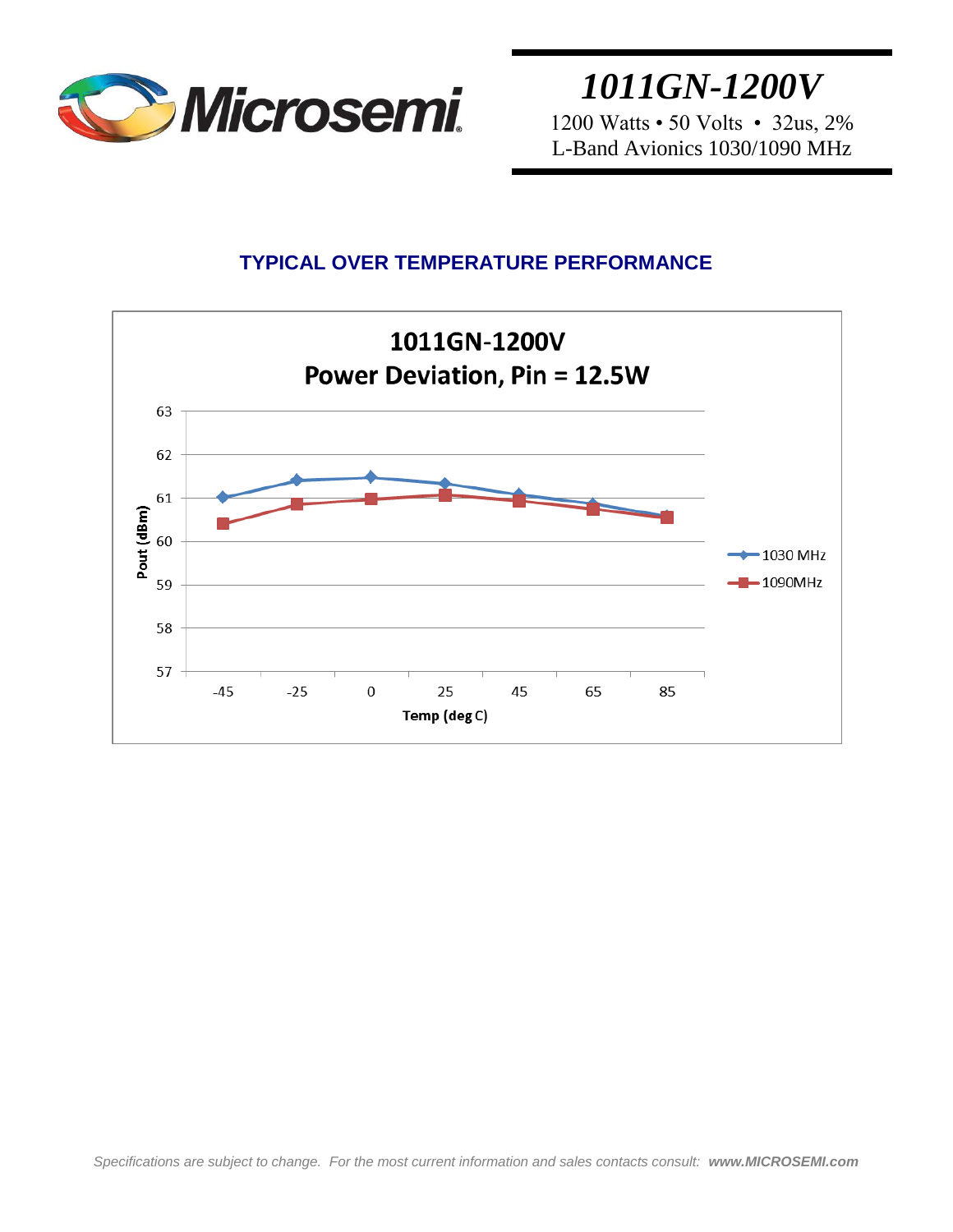

1200 Watts • 50 Volts • 32us, 2% L-Band Avionics 1030/1090 MHz

### **TRANSISTOR IMPEDANCE INFORMATION**



| <b>Frequency</b> | $Z_{\text{Source}}$ | $Z_{I,0AD}$             |
|------------------|---------------------|-------------------------|
| 1030 MHz         | 1.32-j0.37 $\Omega$ | $0.86 - j1.1$ $\Omega$  |
| 1060 MHz         | 1.38-j0.2 Ω         | $0.80 - j0.94$ $\Omega$ |
| 1090 MHz         | 1.46-j0.08 Ω        | $0.74 - j0.82$ $\Omega$ |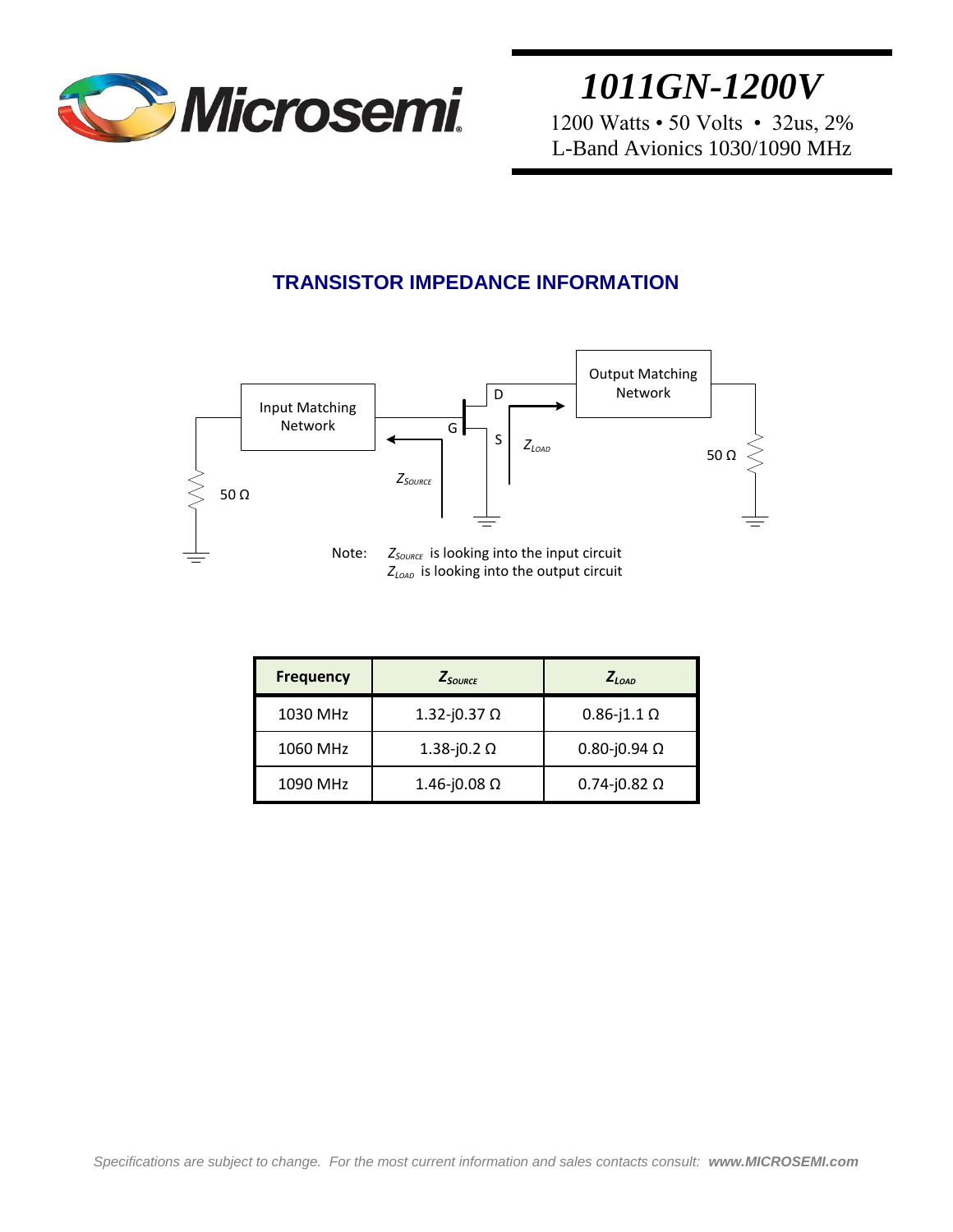

1200 Watts • 50 Volts • 32us, 2% L-Band Avionics 1030/1090 MHz

#### **TEST CIRCUIT (inches)**



- **Board Material: Roger Duroid 6006 @ H=25 mils, Er=6.15**
- **DXF file available upon request**

| <b>Item</b> | <b>Description</b> | Value              |
|-------------|--------------------|--------------------|
| C1          | <b>ATC 100A</b>    | 100pF              |
| C2          | <b>ATC 800A</b>    | 100pF              |
| C3          | <b>ATC 100B</b>    | 100pF              |
| C4          | <b>ATC 100B</b>    | 1nF                |
| C5          | <b>ATC 200B</b>    | 10 <sub>nF</sub>   |
| C6          | <b>ATC 200B</b>    | 100 <sub>n</sub> F |
| R1          | 0805               | $20\Omega$         |
| R2          | 0805               | $2.5\Omega$        |

#### **BILL OF MATERIALS**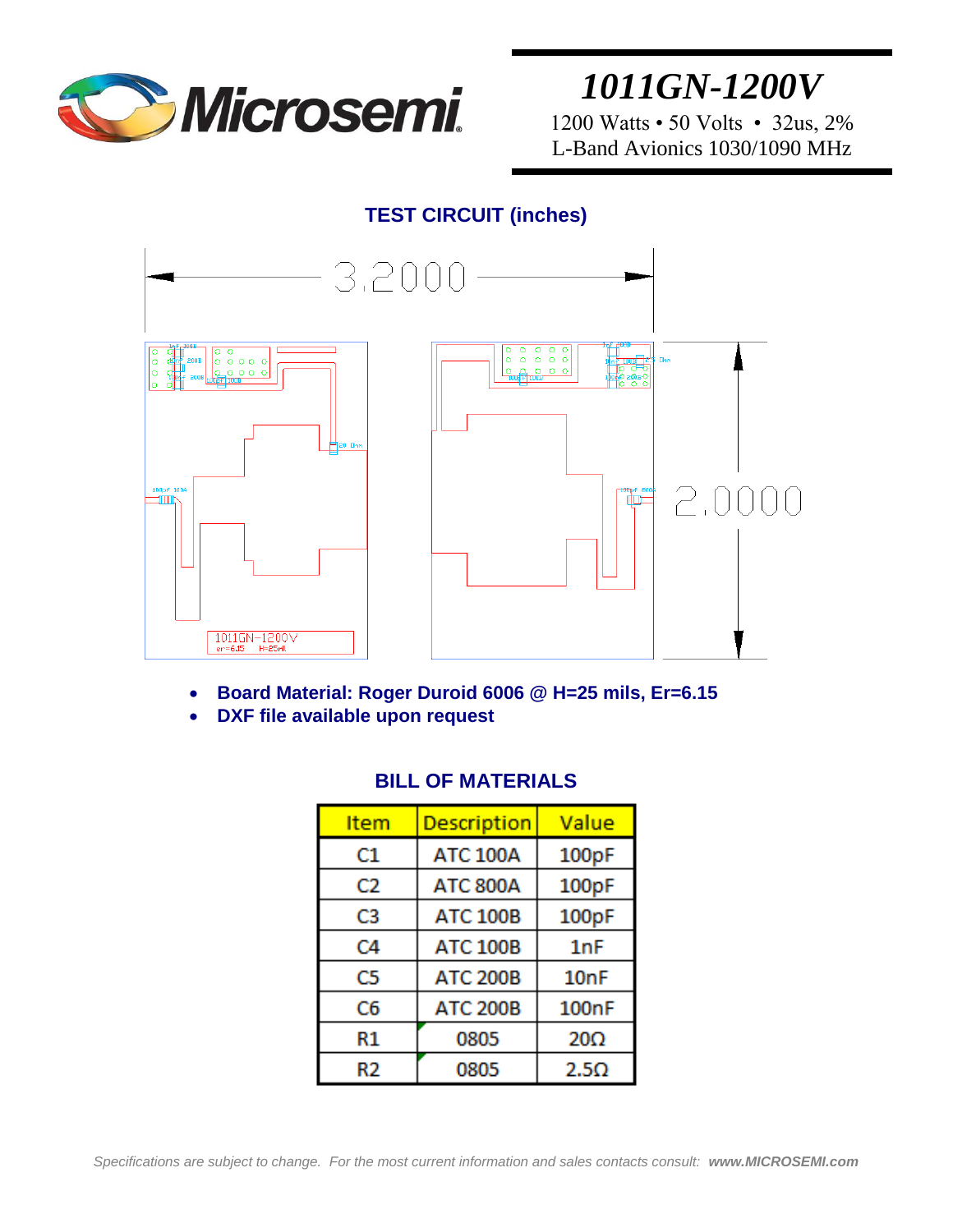

1200 Watts • 50 Volts • 32us, 2% L-Band Avionics 1030/1090 MHz